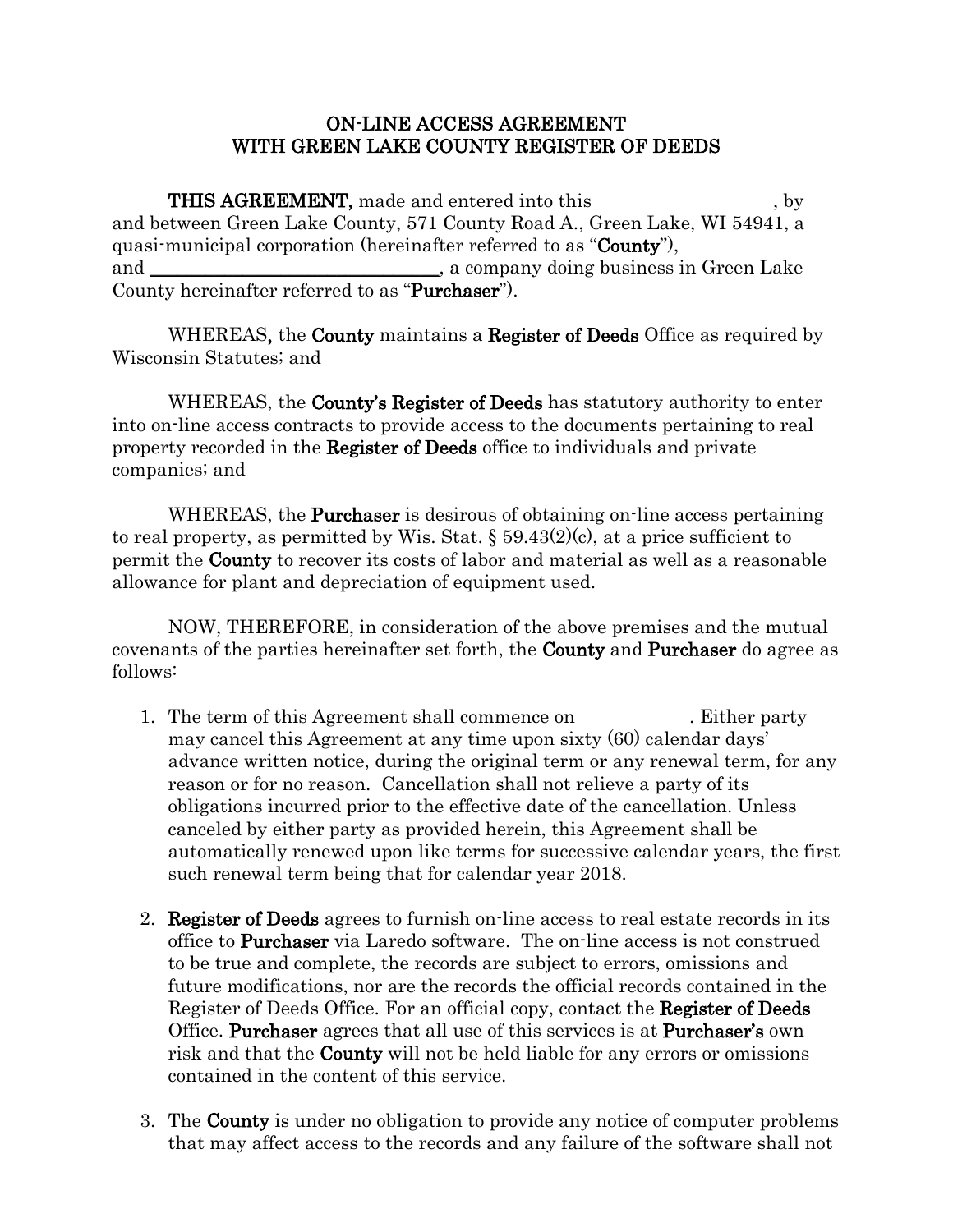be considered a breach of this Agreement, nor shall it subject **County** or the Register of Deeds to any liability, express or implied.

- 4. The fee for Laredo software access is found in the "Addendum to Internet Access Agreement with Green Lake County Register of Deeds" which is incorporated by reference as if fully set forth herein. The Purchaser must select a rate plan upon execution of this Agreement. The **Purchaser** may select a different rate plan before the 5th day of each calendar quarter (January 5th, April 5th, July 5th, or October 5th) . An increase or decrease of minutes, will cause the new rate to become effective the first day of the following calendar month. Plans will not be prorated within the monthly cycle – any portion of a month will be billed at the rate of a full month.
- 5. Laredo Billing Process. Purchaser is required to set up an escrow account with the **Register of Deeds.** On the first business day of every month, Purchaser will receive the Laredo Usage Report and an Escrow Account Statement via email. The **Register of Deeds** will automatically deduct all Laredo and print fees from the escrow account on the first business day of each month. **Purchaser** shall verify the balance in its escrow account and replenish the account to cover all Laredo and print fees for the upcoming month. If **Purchaser** does not receive both of these reports, it is the Purchaser's responsibility to notify the Register of Deeds. Payment is due to the **Register of Deeds** by the 10<sup>th</sup> of each month for the prior month's use. Failure to comply with these payment terms will result in service disruption until all outstanding charges are paid and a sufficient balance is paid into the Escrow Account.
- 6. This Agreement shall not be construed to impose any penalty, obligations or loss on the Register of Deeds for failure to transmit a copy of any particular document, and the **Purchaser** shall indemnify, defend and hold harmless the County, its boards, elected officials, commissions, agencies, officers, employees and representatives against any and all liability, loss, damages, costs or expenses, including attorneys' fees, which the Purchaser, its officers, employees, agencies, boards, commissions and representatives, or any thirdparty, may sustain, incur or be required to pay by reason of County failing to transmit a copy of any document.
- 7. The Purchaser shall not assign or transfer any interest or obligation in this Agreement, whether by assignment or novation, without the prior written consent of the County. This Agreement shall not be construed to either authorize or prevent the **Purchaser** from making duplicates or copies of any material received pursuant to this agreement and any such copies or duplicates so made by the **Purchaser** shall be at **Purchaser's** risk and expense and exclusively for **Purchaser's** sole use. The **Purchaser** may not wholesale or retail copies of any materials received nor provide them free of charge to any person, firm, company, association, corporation, business, partnership or any other individual or entity of any nature whatsoever.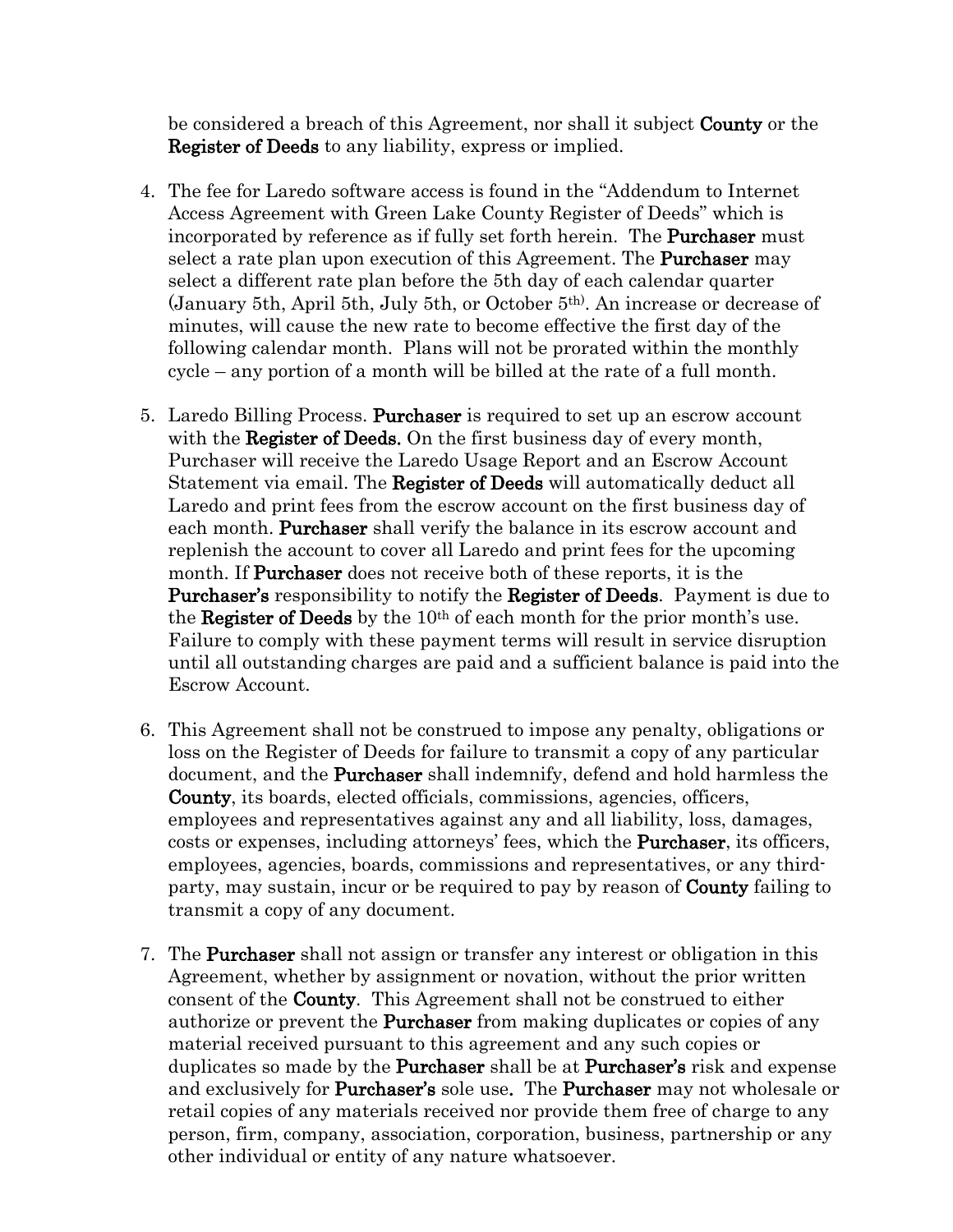- 8. If during the term of this Agreement, the Green Lake County Board of Supervisors fails to appropriate sufficient funds to carry out the **County's** obligations under this Agreement, this Agreement shall be automatically terminated as of the date funds are no longer available and without further notice or obligation of any kind to the Purchaser. Purchaser shall be liable for all charges incurred prior to termination under this paragraph. The County will refund any escrow remaining after all charges are paid in full.
- 9. This Agreement shall be governed under the laws of the State of Wisconsin, and venue for any legal action to enforce the terms of this Agreement shall be in Green Lake County Circuit Court.
- 10.Notices, invoices, payments, and reports required by this Agreement shall be by email and shall be deemed delivered as of the date that the email was sent. Email correspondences will be sent to **Purchaser** as identified at the end of this Agreement unless other arrangements are made with the Register of Deeds.
- 11. In no event shall the acceptance of any payment required by this Agreement constitute or be construed as a waiver by the County of any breach of the covenants of this Agreement or a waiver of any default of the Purchaser and the acceptance of any such payment by **County** while any such default or breach shall exist shall in no way impair or prejudice the right of **County** with respect to recovery of damages or other remedy as a result of such breach or default.
- 12.The Purchaser warrants it has complied with all necessary requirements to do business in the State of Wisconsin, that the persons executing this Agreement on its behalf are authorized to do so. The Purchaser shall notify the **County** immediately in writing of any change in the **Purchaser's** address, and the Purchaser's legal status.
- 13. Purchaser agrees that it will not access any County information or data available through the Laredo software except by means of the Laredo client user interface. Purchaser agrees that it will not utilize ANY form of robotic software, screen scrapers, harvesting software, internet protocol sniffers, attempt to identify IP addresses or use any software or process designed to circumvent the human being use of the Laredo software. Such activity will be monitored by Laredo software vendor and such activity, if detected will **Immediately** terminate this Agreement. The above may be viewed as the f under applicable Wisconsin State Statutes and subject to criminal penalties.
- 14.The parties agree that there shall be no assignment or transfer of this Agreement, nor of any interests, rights or responsibilities herein contained, except as agreed to in writing and signed by both parties.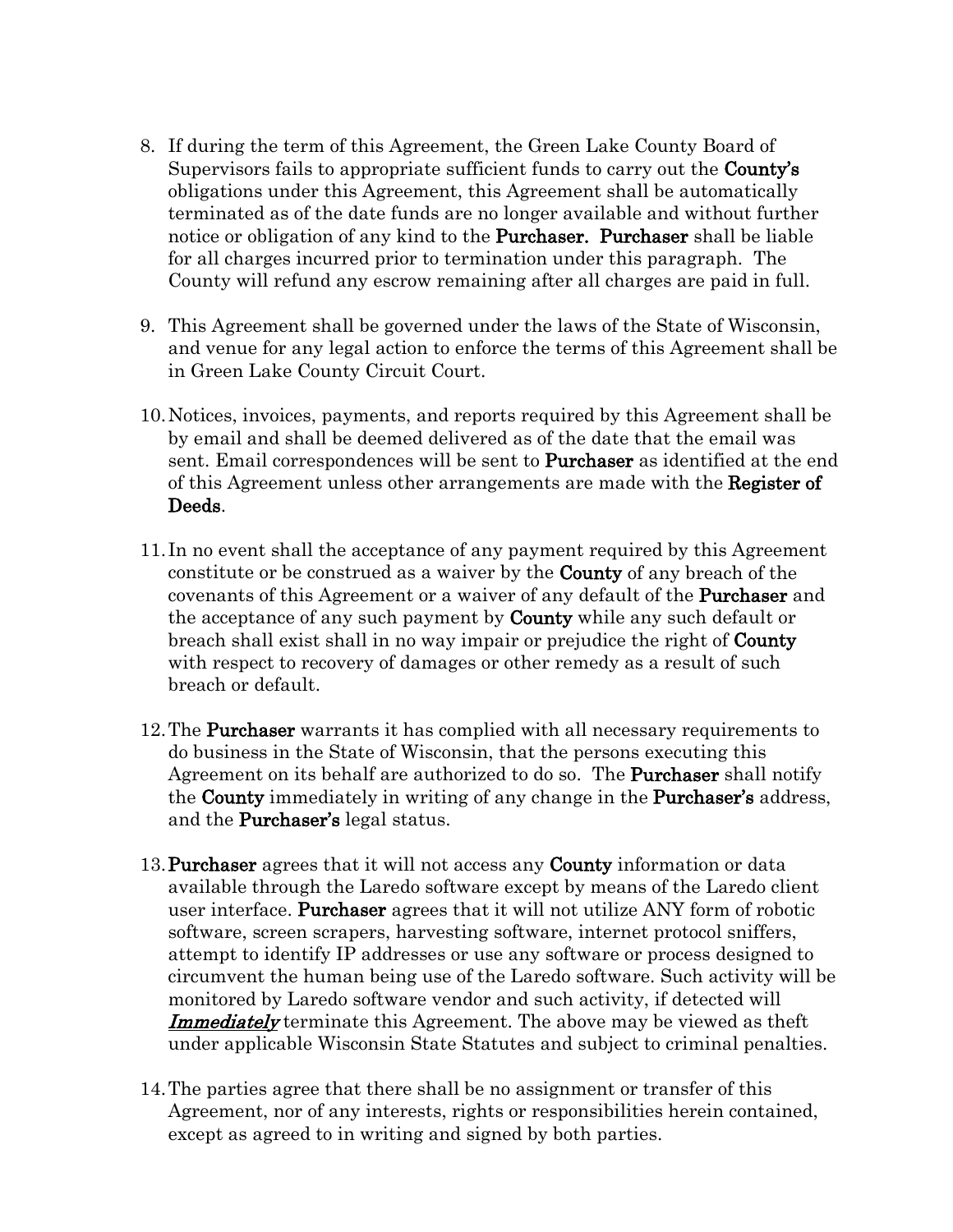- 15.There shall be no modifications to this Agreement, except in writing, signed by both parties.
- 16.The entire agreement of the parties is contained herein and this Agreement supersedes any and all oral agreements and negotiations between the parties relating to the subject matter hereof.

### 17.DISCLAIMER ON ACCURACY AND COMPLETENESS OF INFORMATION.

While the **County** uses reasonable efforts to provide accurate and up-to-date information, some of the information provided is gathered by third parties and has not been independently verified by the County. Purchaser agrees that all use of these services is at **Purchaser's** own risk and that the **County** will not be held liable for any errors or omissions contained in the content of its services.

Although the information found on this system has been produced and processed from sources believed to be reliable, no warranty, express or implied, is made regarding accuracy, adequacy, completeness, legality, reliability or usefulness of any information. This disclaimer applies to both isolated and aggregate uses of information. County provides this information on an "as is" basis and expressly disclaims any and all warranties, express and implied, including but not limited to any warranties of accuracy, reliability, title, merchantability, fitness for a particular purpose, freedom from contamination by computer viruses and non-infringement of proprietary rights, or any other warranty, condition, guarantee or representation, whether oral, in writing or in electronic form, including but not limited to the accuracy and completeness of any information. County does not represent or warrant that access to the service will be uninterrupted or that there will be no failures, errors or omissions or loss of transmitted information. County assumes no liability or responsibility for the quality, content, accuracy, or completeness of the information, text, graphics, links and any other items contained on this service or any other system or service. The materials contained on this service have been compiled from a variety of sources and are subject to change without notice. Commercial use or sale of the materials contained on this service is prohibited without the express written consent of County. Changes may periodically be made to the information and these changes may or may not be incorporated in any new version of the publication. If you have obtained information from a source other than this site, be aware that electronic data can be altered subsequent to original distribution. Data can also quickly become out of-date.

In no event shall the **County** be liable for any special, indirect or consequential damages or any damages whatsoever, whether direct, indirect, consequential, incidental or special, or any claim for attorney's fees resulting from loss of use, data or profits, whether in an action of contract, negligence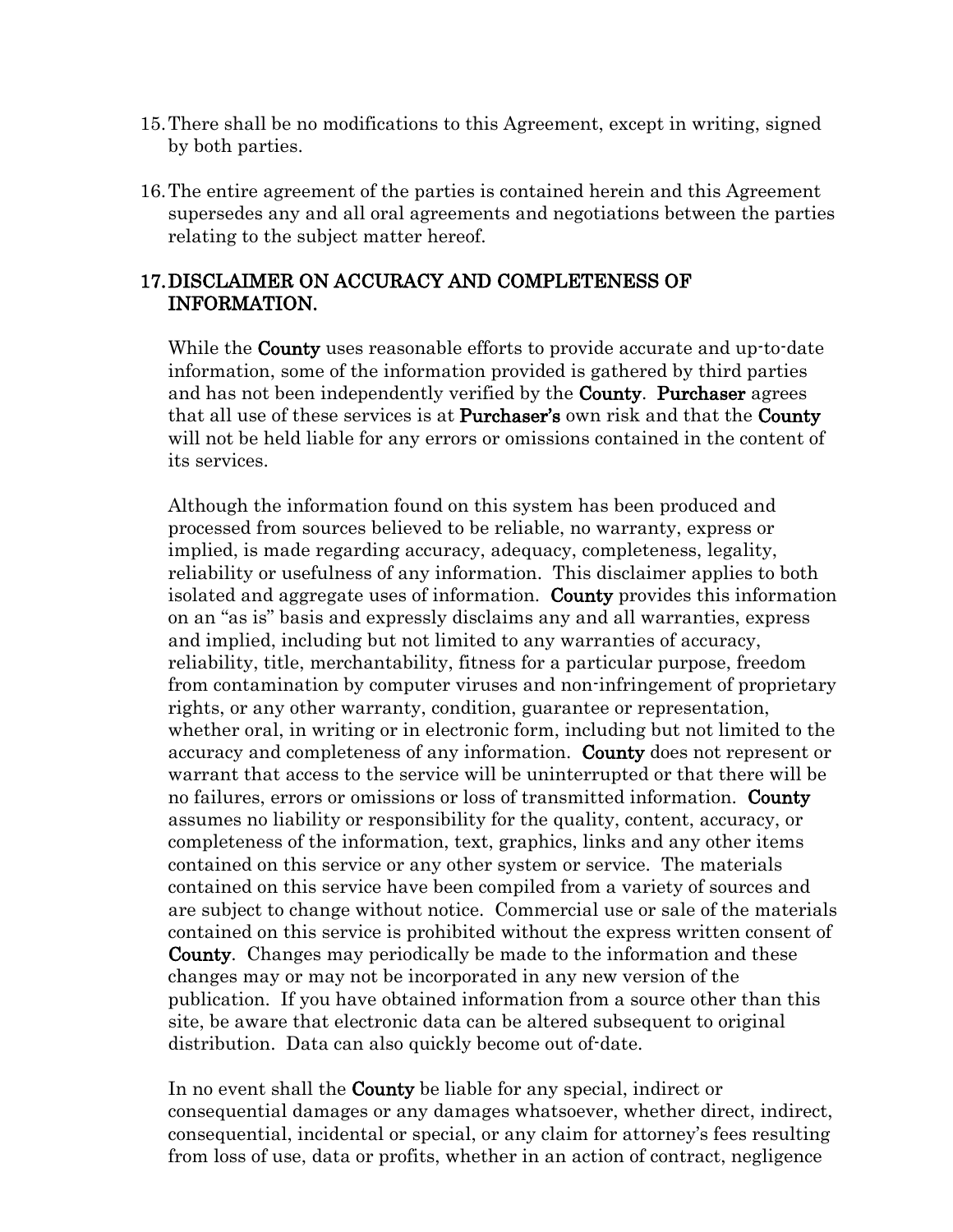or other tortuous action, arising out of, or in connection with, the use of information available from the County, or the inability to use the information on this service, even if County is advised of the possibility of such damages.

The information, documents and related graphics published on this service could include technical inaccuracies or typographical errors. Changes are periodically made to the information herein. The County may make improvements and/or changes in the services and/or the content(s) described herein at any time.

The **County** and **Purchaser**, each by their authorized agents, hereto having read and understood the entirety of this Agreement consisting of six (6) typewritten pages hereby affix their duly authorized signatures.

BY: Green Lake County

BY:

| Sarah Guenther    | Name:  |  |
|-------------------|--------|--|
| Register of Deeds | Title: |  |
| Date:             | Date   |  |

| Catherine Schmit     |
|----------------------|
| County Administrator |
| Date:                |